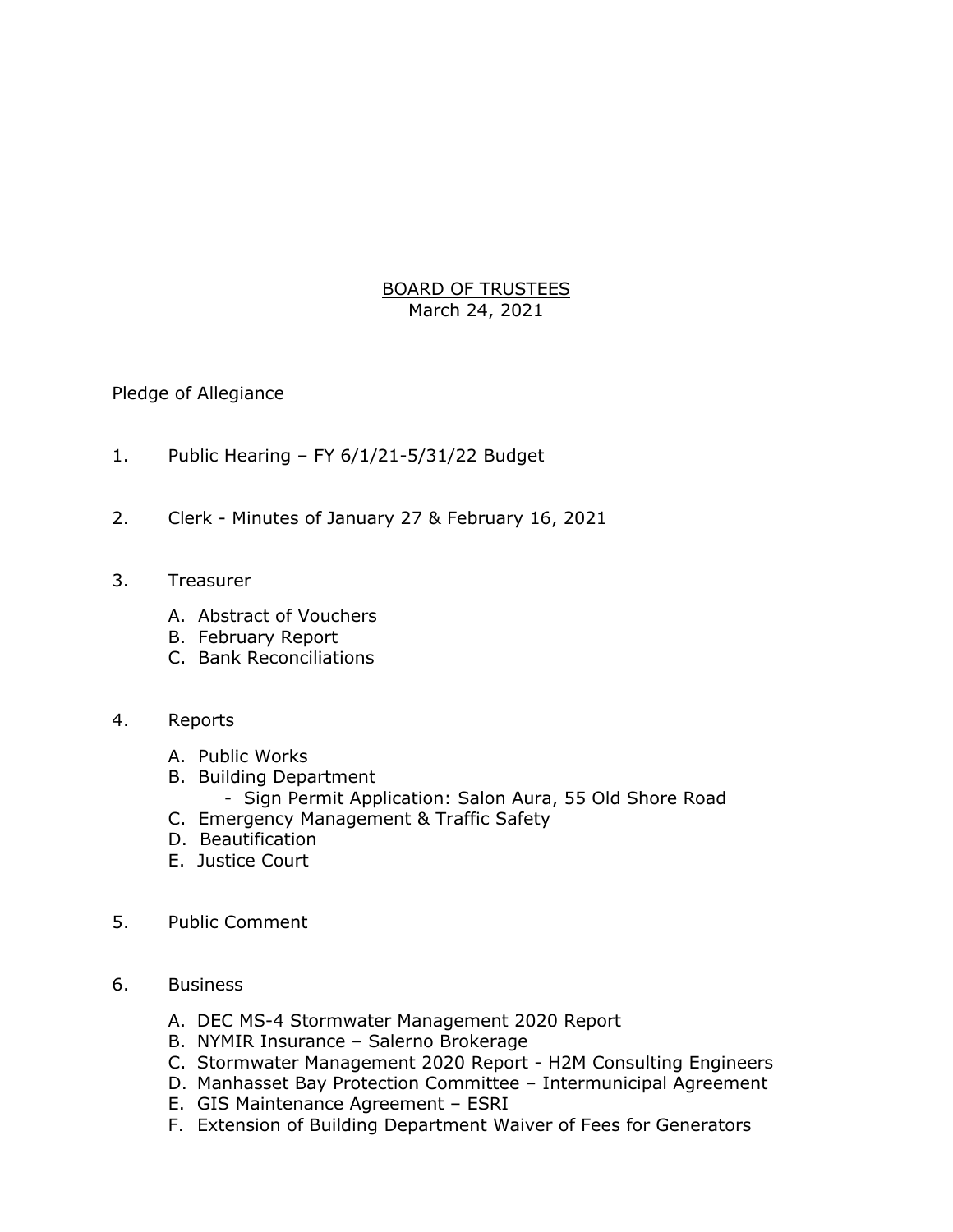PLEASE TAKE NOTICE that the Assessment Roll for the year 2021 has been finally completed and was filed in my office at 3 Pleasant Avenue. Port Washington, New York 11050, on the 24<sup>th</sup> day of February 2021, where the same will remain open to public inspection for fifteen days after the publication of this notice; and

PLEASE TAKE FURTHER NOTICE that the Board of Trustees of the Village of Port Washington North will hold a Public Hearing at 7:30 p.m. on Wednesday, March 24, 2021 at the Village Hall, 3 Pleasant Avenue, Port Washington, New York, with respect to the Tentative Budget of the Village for the fiscal year June 1, 2021 to May 31, 2022. The Tentative Budget provides an annual salary of \$5,000 for the Mayor and an annual salary of \$3,000 for each Trustee. At said time and place all parties interested will be given an opportunity to be heard. Anyone needing special accommodation pursuant to the Americans with Disabilities Act should contact the Village Clerk at least five business days before the meeting; and

PLEASE TAKE FURTHER NOTICE that the Board of Trustees of the Village of Port Washington North will hold its Annual Meeting at 7:30 p.m. on Wednesday, April 28, 2021 at the Village Hall, 3 Pleasant Avenue, Port Washington, New York.

Dated: Port Washington, New York February 25, 2021

> By Order of the Board of Trustees VILLAGE OF PORT WASHINGTON NORTH Palma Torrisi, Village Clerk